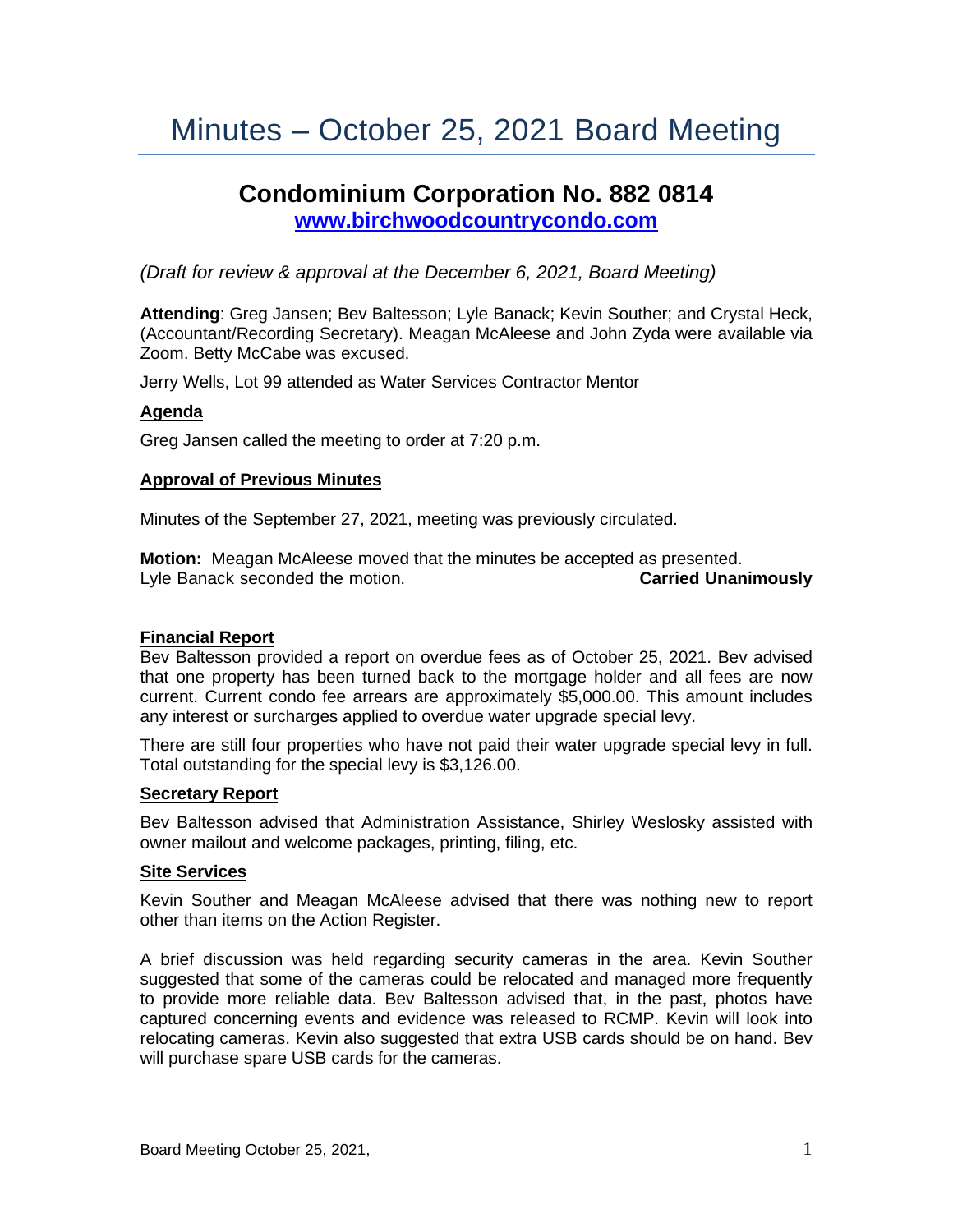#### **Water Services**

Jerry Wells advised that all well houses are working well. Engineered revisions to the Willow Ridge well house have been done. Jerry also advised that Russ Smith has completed the necessary training required for the Water Services Contractor and will continue to gain the work experience required over the next few months.

# **Brazeau County Liaison**

Lyle Banack advised that there was nothing new to report and reminded the Board that Anthony Heinrichs will remain in council by acclamation and Bart Guyon was re-elected.

#### **Old Business Action items as per list**

- Electrical boxes on going. On hold until the spring of 2022.
- CC Valve and Water Hydrant Locations Bev Baltesson advised that there is only 1 loop left (lot 98 to Lot 108) to be located in the community. Jerry Wells has assisted with this project and Bev expects it to be completed before winter.
- Lead Management Plan for Water Meagan McAleese advised that testing and reporting has been completed and there is nothing further required to be done on this project.
- Lights at TWP Road 494 entrance –. Lyle Banack will look further into the possibility of getting lights installed. Lyle will contact the Lindale REA to obtain pricing, to present to the County.
- Water Upgrade Project Kevin Souther reported that the plumbing contractor was on site to complete the necessary engineered revision required at the Willow Ridge wellhouse. Jerry Wells advised that the wellhouse appears to be working fine.

Bev Baltesson indicated that some additional testing may be required as well as some training for the current Water Services contractors. Bev also commented that there are a few construction items outstanding with Core Construction and Concrete, however, these items are not related to any plumbing or water safety.

Greg Jansen will contact Pat Fisher to determine what the next steps are required for successful completion of the project.

- Aspen Grove Wellhouse Flooding On hold until Spring of 2022.
- Reserve Fund Study Meagan McAleese advised that the study in on hold pending a site visit with the Engineer.
- Willow Ridge Wellhouse Shingles and Willow Ridge and Aspen Grove Siding Kevin Souther advised that this project should be completed before the winter.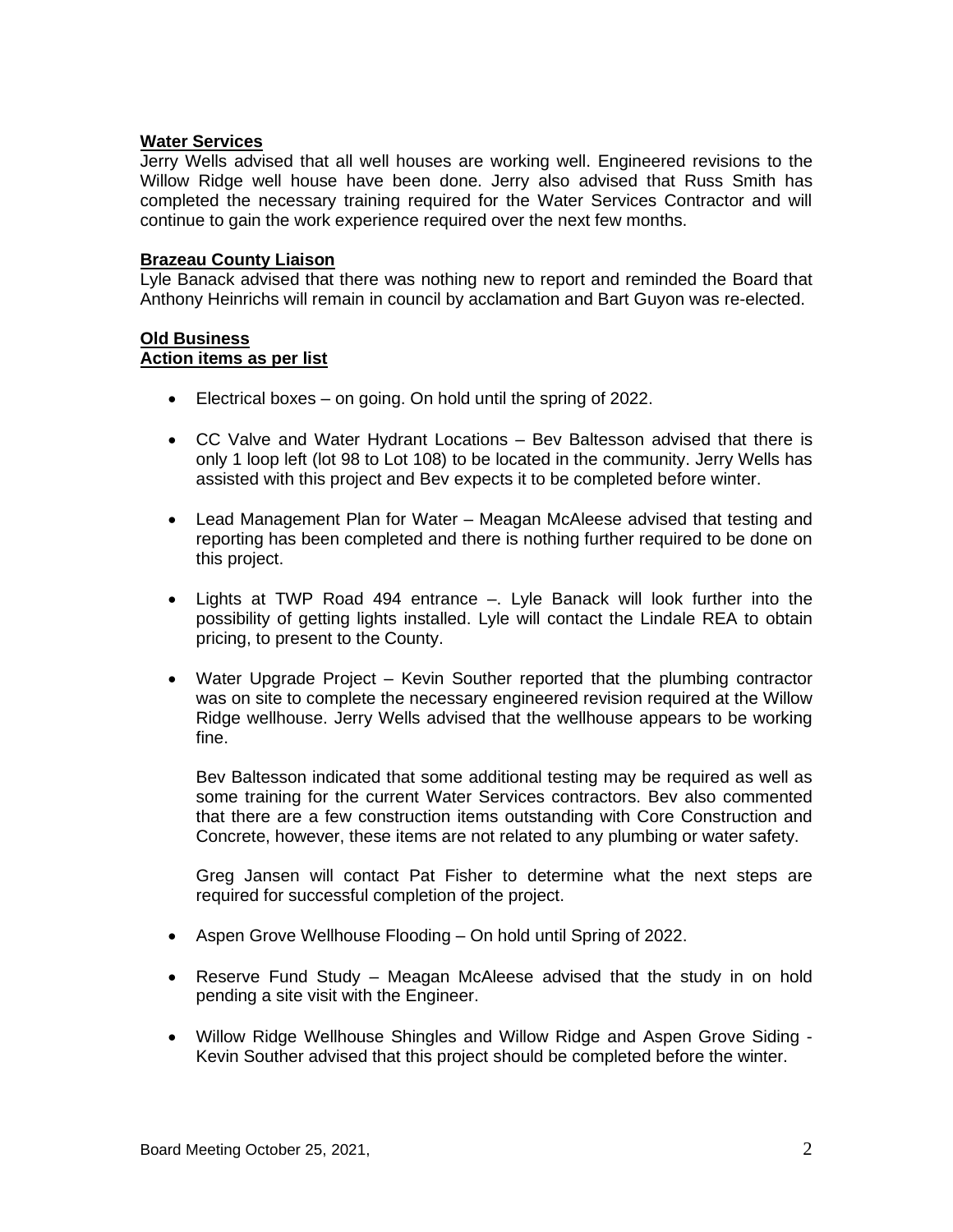- Water Services Contractor position Bev Baltesson reported that Russ Smith is working under a revised contract approved by the Board of Directors by motion on September 3, 2021. Bev indicated that, because of the revised contract that Russ signed, the Back-Up Water Services contract had to be revised to mirror the new contract. Bev will forward the current Water Services Contract and the proposed revised Back-Up Water Services contract for director review and approval. Once it has been reviewed and approved there will need to be a motion to approve it.
- Tree trimming and removal Kevin Souther explained that he has asked a contractor to do the work and expects it to be started soon.
- Window Repair Cedar Glen The new window is still not in. Lyle Banack did check with Crystal Glass regarding he window and replacement and was advised that the product has been delayed due to COVID-19.
- Aspen Grove Blue Sign Replacement Lyle Banack advised that the new sign has been installed and the damaged one removed. Bev Baltesson advised that we have received the invoice for the new sign and the labor to install it and an invoice will be sent to the owner for reimbursement.
- Lock on North Gate into Cedar Glen Lyle Banack and Greg Jansen discussed that it is not certain that there is an easement in place for the community to use that entrance daily and the gate should remain locked.

All owners in Cedar Glen are reminded that they can contact the Site Services Contractor to arrange to open the gate in non-emergency situations.

In the event of an emergency, all owners can contact any Site Services or Water Services contractor who will be able to open any or all gates. All Board members can also open any or all gates, if required.

- Gate Controller Operation Kevin Souther advised that the antenna was repositioned, and the gate controllers seem to be working properly.
- Willows along north side of Cedar Glen Entrance Kevin Souther advised that he viewed the area that was identified as a concern at the Annual General Meeting and has asked the contractor responsible to tree trimming and removal to trim the willows back from the road.

#### **New Business**

Bev Baltesson provided a proposed 2022 budget prior to the meeting for director review and discussion. The proposed budget was discussed, and minor revisions were made to electrical and bridge maintenance. The proposed budget allowed for monthly assessment fees to remain at \$115.00 + GST per month. Bev will revise the budget, as discussed, and forward to all directors for final review. Bev will also prepare the 2022 Assessment for owner mailout during the 1<sup>st</sup> week of November.